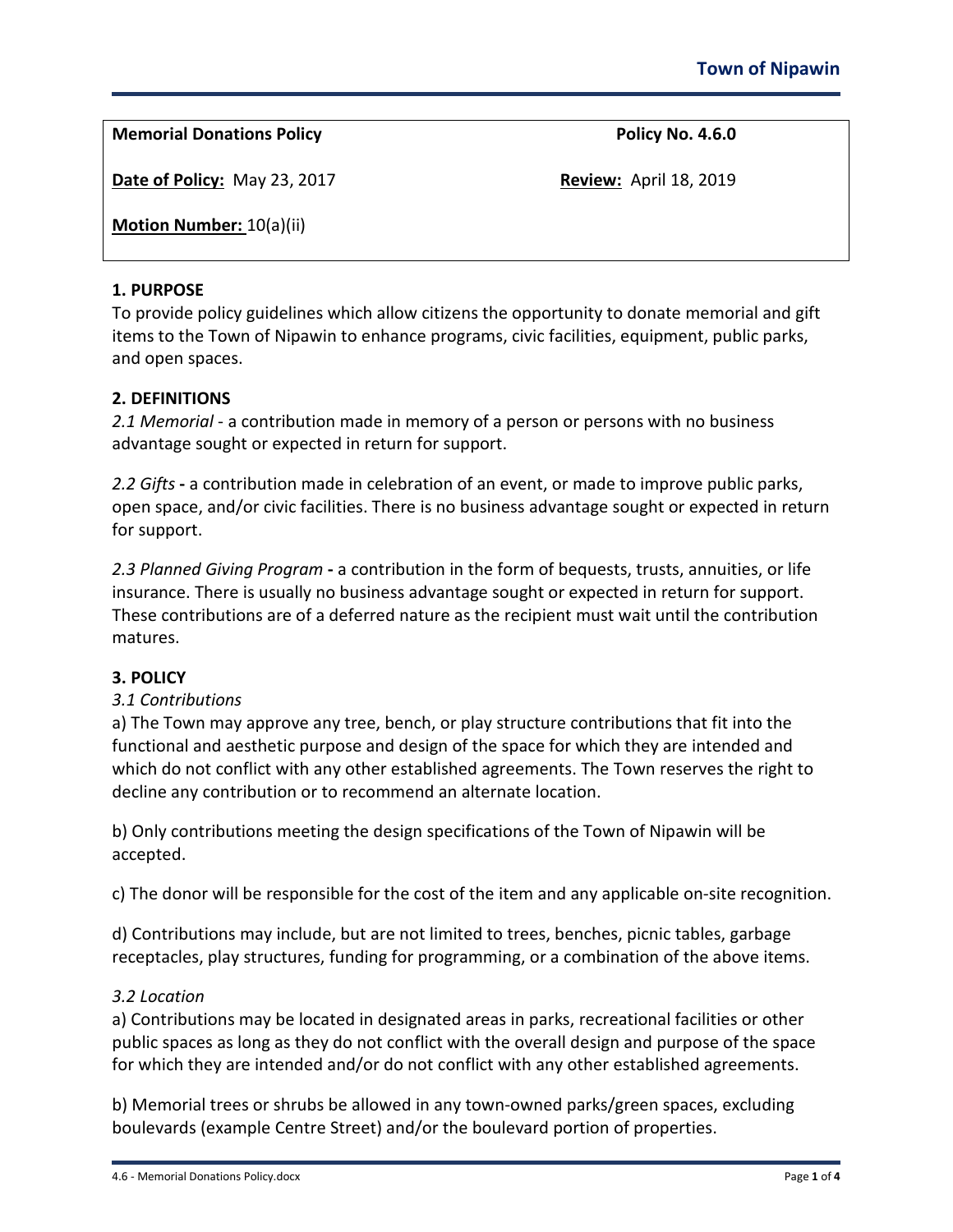c) The Town reserves the right to determine final location.

d) The Town reserves the right to move a bench or tree at any time to accommodate unforeseen future events.

#### *3.3 Maintenance of Contributions*

a) Regular maintenance will be provided by the Town to keep the contribution in a safe and useable condition. Items that are contributed will not be replaced if they have deteriorated beyond repair, or if they are damaged due to theft or vandalism. The donor will be informed of this condition as part of the terms of acceptance of the contribution.

b) If a memorial bench/play structure becomes unsafe or unsightly, the Town of Nipawin will give the donor the first opportunity to purchase a new bench at the current fee for replacement. If the donor is not interested in continuing the donation or cannot be contacted (within six months), the bench will be removed and/or a new donor will have the opportunity for sponsorship at the site. It will be the responsibility of the donor to keep their contact current with the Town of Nipawin.

#### *3.4 Recognition*

Contributions within the scope of this program will receive recognition as follows: a) All contributions will be recognized with a certificate.

b) A plaque may be allowed where it can be incorporated into the item that is contributed. The Town shall allow plaques for recognition of donor trees. The plaque design and text must be submitted to the Town for approval.

c) Flat ground level markers made of durable and non-corrosive materials (example granite, marble, bronze) be allowed to be placed next to memorial trees/shrubs. Such plaques are to be limited in size to 12 inches x 6 inches.

e) The Town of Nipawin is not responsible for replacement of plaques that have been damaged due to theft or vandalism.

f) An income tax receipt will be issued to the donor by the Town of Nipawin for items that are contributed and qualify and will be valued as prescribed by the Income Tax Act of Canada.

#### **4. RESPONSIBILITIES**

4.1 The Parks & Recreation Department shall review each memorial application for approval.

Families/friends are encouraged to provide initial care of the tree/shrub (example – watering) during the first growing season.

# **5. APPLICATION**

Application must be made in writing on the appropriate form provided below.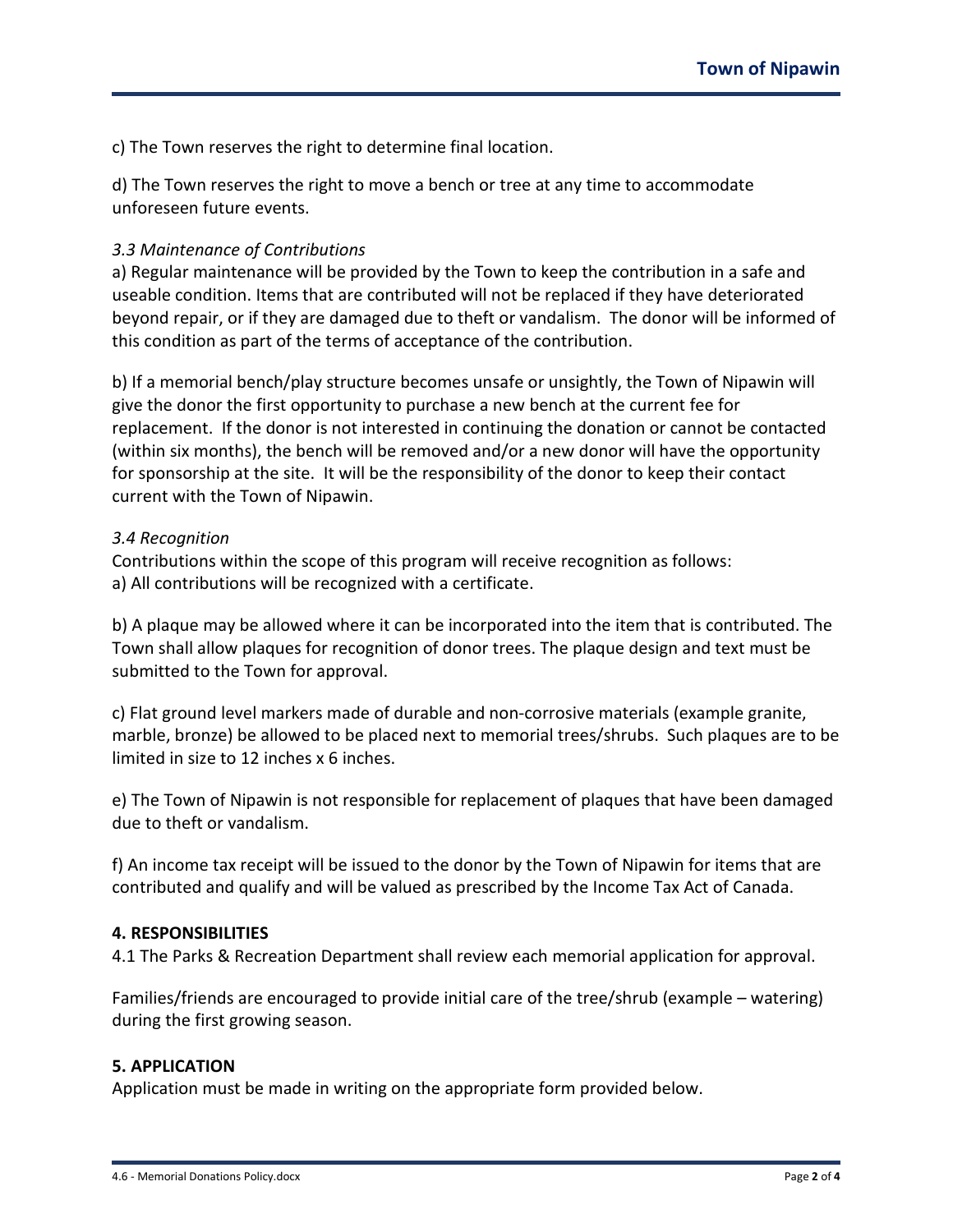

# Memorial Trees/Shrubs Program Application Form/Permit

The planting of Memorial Trees/Shrubs is permitted under the following criteria:

- 1. That memorial trees or shrubs be allowed in any town-owned park/green spaces, excluding boulevards (example Centre Street and/or the boulevard portion of properties.
- 2. That flat ground level markers made of durable and non-corrosive materials (example: granite, marble, bronze) be allowed to be placed next to the memorial trees/shrubs. Such plaques to be limited in size of 12 inches by 6 inches.
- 3. That the Town will not be responsible for costs associated with plants/markers, or any future costs such as damages from vandalism, stolen markers, etc.
- 4. That written permission be obtained from the Parks & Recreation Department for the planting of a tree/shrub including the actual site of the planting.
- 5. That families/friends be encouraged to provide initial care of the tree/shrub (example: watering) during the first growing season.

It is further understood by the applicant/next of kin that the Town of Nipawin will be allowed in the future to move/remove the tree for reasons such as disease, hazard, construction, etc. In such case, a new tree will be planted in a new location, or the tree will be transplanted if feasible.

| <b>ADDRESS:</b>                                                                                                            |                                                                                                                      |  |
|----------------------------------------------------------------------------------------------------------------------------|----------------------------------------------------------------------------------------------------------------------|--|
| IN MEMORY OF:                                                                                                              | <u> 1989 - Johann Harry Barn, mars ar y brening ar y brening ar y brening ar y brening ar y brening ar y brening</u> |  |
|                                                                                                                            |                                                                                                                      |  |
| <b>APPLICANT SIGNATURE:</b>                                                                                                | <u> 1989 - Johann Barbara, martxa alemaniar arg</u>                                                                  |  |
| DATE:<br><u> 1989 - Johann Barnett, fransk politiker (d. 1989)</u>                                                         |                                                                                                                      |  |
| For office use:                                                                                                            |                                                                                                                      |  |
| <b>APPROVED BY:</b>                                                                                                        |                                                                                                                      |  |
| DATE:                                                                                                                      |                                                                                                                      |  |
| <b>APPROVED LOCATION:</b>                                                                                                  |                                                                                                                      |  |
| Memorial Tree/Shrub Program Inquiries:                                                                                     |                                                                                                                      |  |
| Chelsea Corrigan, Parks & Recreation Department<br>P.O. Box 2134, Nipawin, SK. SOE 1E0 306-862-9866 c.corrigan@nipawin.com |                                                                                                                      |  |